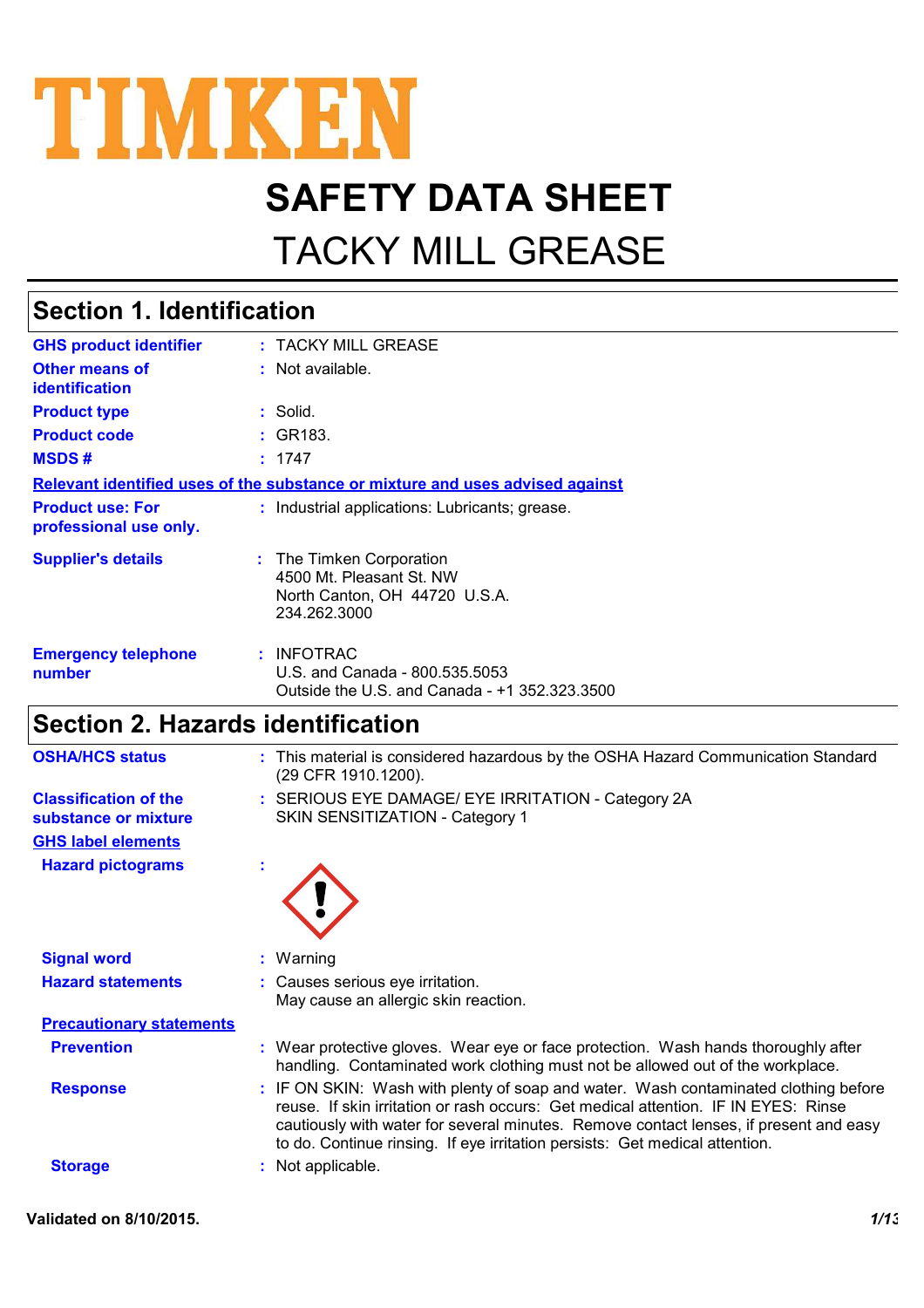### **Section 2. Hazards identification**

| × | . .<br>٠<br>v |
|---|---------------|

**:** Dispose of contents and container in accordance with all local, regional, national and international regulations.

#### **Hazards not otherwise classified**

### **Section 3. Composition/information on ingredients**

**:** None known.

#### **Other means of identification :** Not available. **Substance/mixture :** Mixture

#### **CAS number/other identifiers**

| Ingredient name                          |           | <b>CAS number</b> |
|------------------------------------------|-----------|-------------------|
| Sulfonic acids, petroleum, calcium salts | $7 - 13$  | 61789-86-4        |
| calcium dodecylbenzenesulphonate         | $1 - 5$   | l 26264-06-2      |
| diboron calcium tetraoxide               | $1 - 5$   | l 13701-64-9      |
| N-1-naphthylaniline                      | $0.1 - 1$ | 90-30-2           |

Any concentration shown as a range is to protect confidentiality or is due to batch variation.

**There are no additional ingredients present which, within the current knowledge of the supplier and in the concentrations applicable, are classified as hazardous to health or the environment and hence require reporting in this section.**

**Occupational exposure limits, if available, are listed in Section 8.**

### **Section 4. First aid measures**

| <b>Description of necessary first aid measures</b> |                                                                                                                                                                                                                                                                                                                                                                                                                                                                                                                                                                                                                                                                                                                                                                                                                           |  |
|----------------------------------------------------|---------------------------------------------------------------------------------------------------------------------------------------------------------------------------------------------------------------------------------------------------------------------------------------------------------------------------------------------------------------------------------------------------------------------------------------------------------------------------------------------------------------------------------------------------------------------------------------------------------------------------------------------------------------------------------------------------------------------------------------------------------------------------------------------------------------------------|--|
| <b>Eye contact</b>                                 | : Immediately flush eyes with plenty of water, occasionally lifting the upper and lower<br>eyelids. Check for and remove any contact lenses. Continue to rinse for at least 10<br>minutes. Get medical attention.                                                                                                                                                                                                                                                                                                                                                                                                                                                                                                                                                                                                         |  |
| <b>Inhalation</b>                                  | : Remove victim to fresh air and keep at rest in a position comfortable for breathing. If<br>not breathing, if breathing is irregular or if respiratory arrest occurs, provide artificial<br>respiration or oxygen by trained personnel. It may be dangerous to the person providing<br>aid to give mouth-to-mouth resuscitation. Get medical attention if adverse health effects<br>persist or are severe. If unconscious, place in recovery position and get medical<br>attention immediately. Maintain an open airway. Loosen tight clothing such as a collar,<br>tie, belt or waistband.                                                                                                                                                                                                                              |  |
| <b>Skin contact</b>                                | : Wash with plenty of soap and water. Remove contaminated clothing and shoes. Wash<br>contaminated clothing thoroughly with water before removing it, or wear gloves.<br>Continue to rinse for at least 10 minutes. Get medical attention. In the event of any<br>complaints or symptoms, avoid further exposure. Wash clothing before reuse. Clean<br>shoes thoroughly before reuse.                                                                                                                                                                                                                                                                                                                                                                                                                                     |  |
| <b>Ingestion</b>                                   | : Wash out mouth with water. Remove dentures if any. Remove victim to fresh air and<br>keep at rest in a position comfortable for breathing. If material has been swallowed and<br>the exposed person is conscious, give small quantities of water to drink. Stop if the<br>exposed person feels sick as vomiting may be dangerous. Do not induce vomiting<br>unless directed to do so by medical personnel. If vomiting occurs, the head should be<br>kept low so that vomit does not enter the lungs. Get medical attention if adverse health<br>effects persist or are severe. Never give anything by mouth to an unconscious person.<br>If unconscious, place in recovery position and get medical attention immediately.<br>Maintain an open airway. Loosen tight clothing such as a collar, tie, belt or waistband. |  |
| Most important symptoms/effects, acute and delayed |                                                                                                                                                                                                                                                                                                                                                                                                                                                                                                                                                                                                                                                                                                                                                                                                                           |  |
| <b>Potential acute health effects</b>              |                                                                                                                                                                                                                                                                                                                                                                                                                                                                                                                                                                                                                                                                                                                                                                                                                           |  |
| Eye contact                                        | : Causes serious eye irritation.                                                                                                                                                                                                                                                                                                                                                                                                                                                                                                                                                                                                                                                                                                                                                                                          |  |

#### **Validated on 8/10/2015.** *2/13*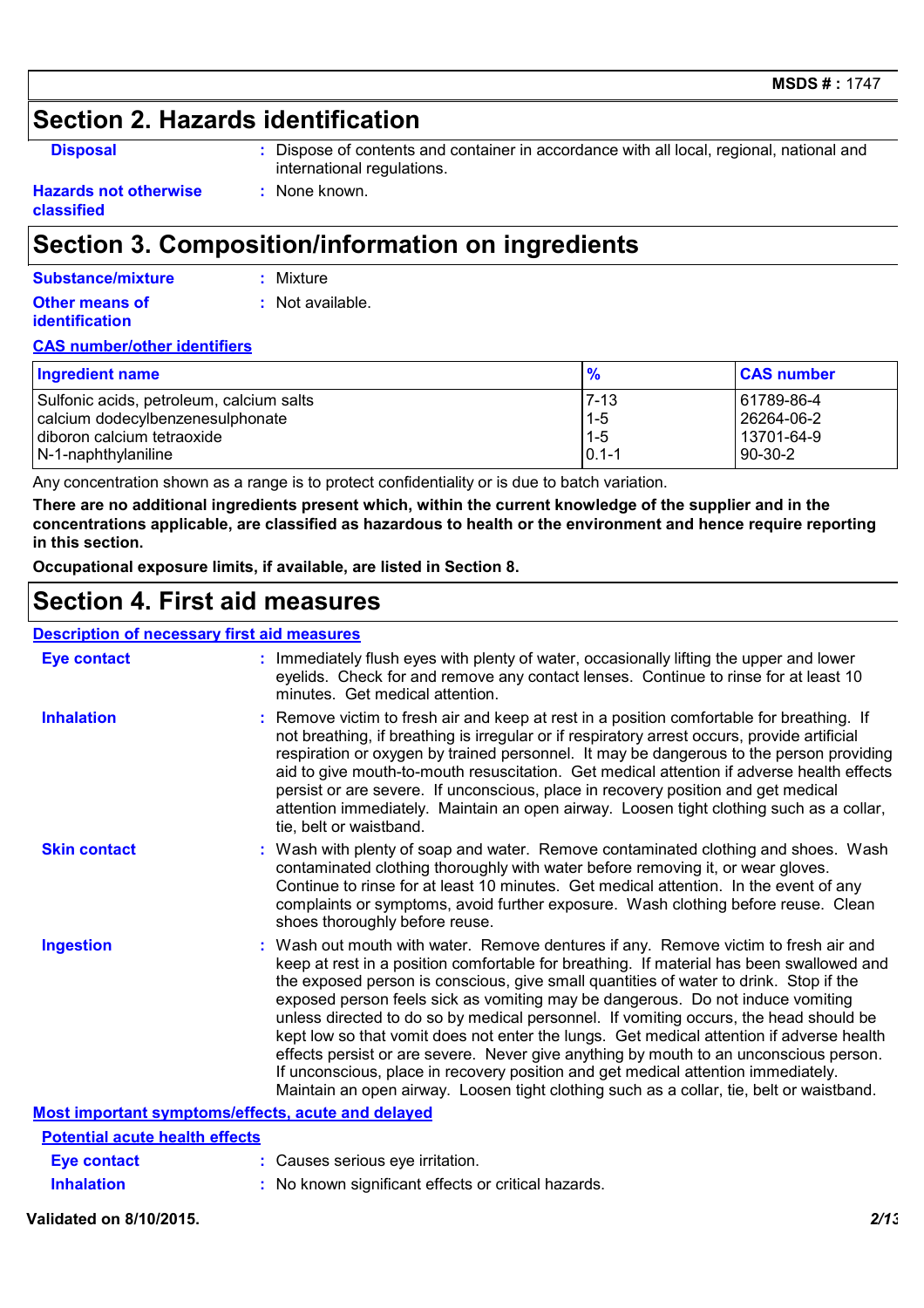## **Section 4. First aid measures**

| <b>Skin contact</b>                                                                         | : May cause an allergic skin reaction.                                                                                                                                                                                                                                |  |  |
|---------------------------------------------------------------------------------------------|-----------------------------------------------------------------------------------------------------------------------------------------------------------------------------------------------------------------------------------------------------------------------|--|--|
| <b>Ingestion</b>                                                                            | : No known significant effects or critical hazards.                                                                                                                                                                                                                   |  |  |
| <b>Over-exposure signs/symptoms</b>                                                         |                                                                                                                                                                                                                                                                       |  |  |
| <b>Eye contact</b>                                                                          | : Adverse symptoms may include the following:<br>pain or irritation<br>watering<br>redness                                                                                                                                                                            |  |  |
| <b>Inhalation</b>                                                                           | : No specific data.                                                                                                                                                                                                                                                   |  |  |
| <b>Skin contact</b>                                                                         | : Adverse symptoms may include the following:<br>irritation<br>redness                                                                                                                                                                                                |  |  |
| <b>Ingestion</b>                                                                            | : No specific data.                                                                                                                                                                                                                                                   |  |  |
| <u>Indication of immediate medical attention and special treatment needed, if necessary</u> |                                                                                                                                                                                                                                                                       |  |  |
| <b>Notes to physician</b>                                                                   | : Treat symptomatically. Contact poison treatment specialist immediately if large<br>quantities have been ingested or inhaled.                                                                                                                                        |  |  |
| <b>Specific treatments</b>                                                                  | : No specific treatment.                                                                                                                                                                                                                                              |  |  |
| <b>Protection of first-aiders</b>                                                           | : No action shall be taken involving any personal risk or without suitable training. It may<br>be dangerous to the person providing aid to give mouth-to-mouth resuscitation. Wash<br>contaminated clothing thoroughly with water before removing it, or wear gloves. |  |  |
| See toxicological information (Section 11)                                                  |                                                                                                                                                                                                                                                                       |  |  |

### **Section 5. Fire-fighting measures**

#### **:** Promptly isolate the scene by removing all persons from the vicinity of the incident if there is a fire. No action shall be taken involving any personal risk or without suitable training. **Hazardous thermal decomposition products Specific hazards arising from the chemical** Decomposition products may include the following materials: **:** carbon dioxide carbon monoxide sulfur oxides metal oxide/oxides No specific fire or explosion hazard. **:** Fire-fighters should wear appropriate protective equipment and self-contained breathing **:** apparatus (SCBA) with a full face-piece operated in positive pressure mode. **Special protective equipment for fire-fighters** Use an extinguishing agent suitable for the surrounding fire. **: Extinguishing media :** None known. **Suitable extinguishing media Unsuitable extinguishing media Special protective actions for fire-fighters**

### **Section 6. Accidental release measures**

| <b>Personal precautions, protective equipment and emergency procedures</b> |                                                                                                                                                                                                                                                                                                                                                                                   |  |
|----------------------------------------------------------------------------|-----------------------------------------------------------------------------------------------------------------------------------------------------------------------------------------------------------------------------------------------------------------------------------------------------------------------------------------------------------------------------------|--|
| For non-emergency<br>personnel                                             | : No action shall be taken involving any personal risk or without suitable training.<br>Evacuate surrounding areas. Keep unnecessary and unprotected personnel from<br>entering. Do not touch or walk through spilled material. Provide adequate ventilation.<br>Wear appropriate respirator when ventilation is inadequate. Put on appropriate<br>personal protective equipment. |  |
| For emergency responders :                                                 | If specialised clothing is required to deal with the spillage, take note of any information<br>in Section 8 on suitable and unsuitable materials. See also the information in "For non-<br>emergency personnel".                                                                                                                                                                  |  |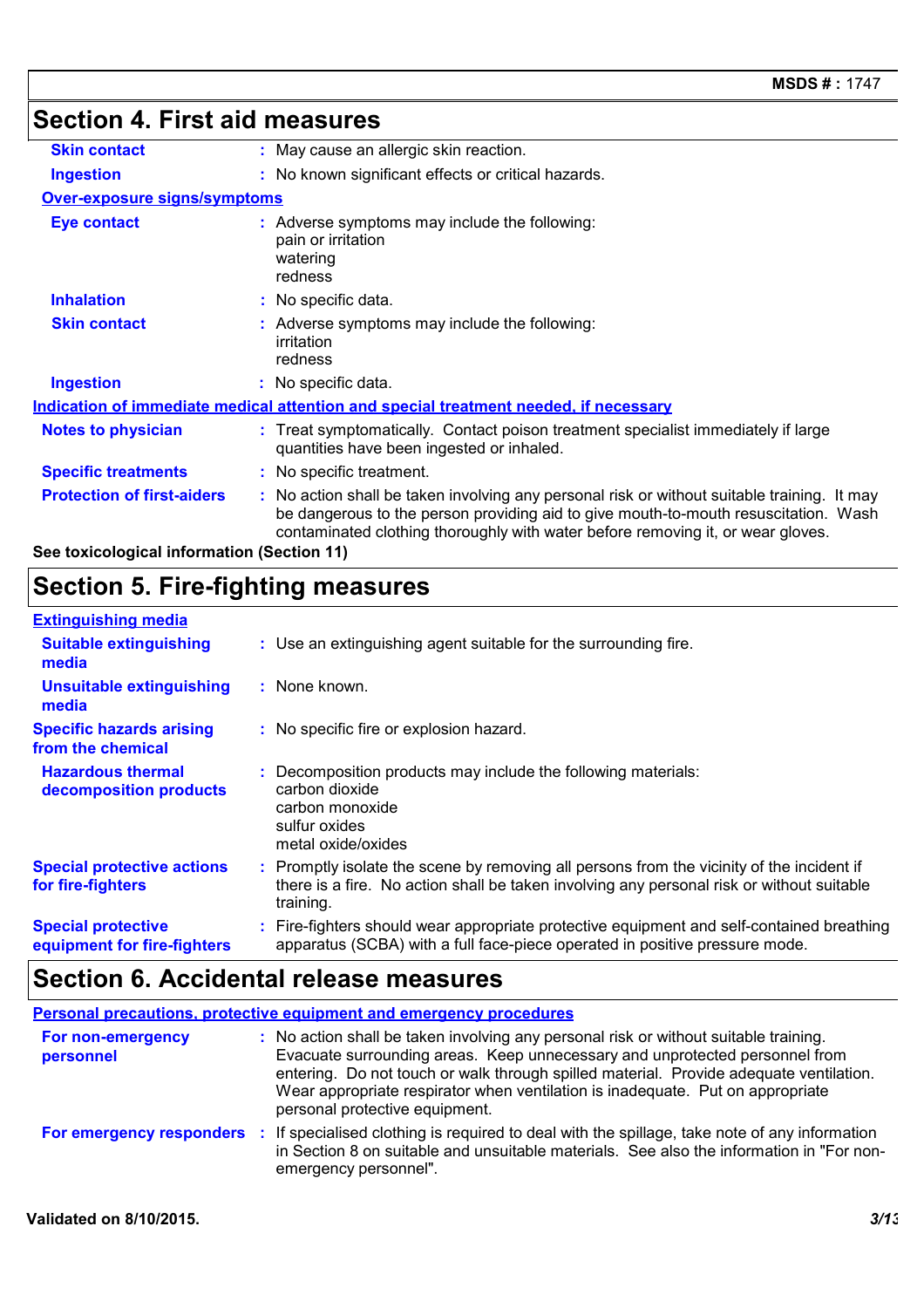### **Section 6. Accidental release measures**

| <b>Environmental precautions</b>                             | Avoid dispersal of spilled material and runoff and contact with soil, waterways, drains<br>and sewers. Inform the relevant authorities if the product has caused environmental<br>pollution (sewers, waterways, soil or air).                                                                                                                                                                                                                   |  |  |
|--------------------------------------------------------------|-------------------------------------------------------------------------------------------------------------------------------------------------------------------------------------------------------------------------------------------------------------------------------------------------------------------------------------------------------------------------------------------------------------------------------------------------|--|--|
| <b>Methods and materials for containment and cleaning up</b> |                                                                                                                                                                                                                                                                                                                                                                                                                                                 |  |  |
| <b>Small spill</b>                                           | Move containers from spill area. Avoid dust generation. Using a vacuum with HEPA<br>filter will reduce dust dispersal. Place spilled material in a designated, labeled waste<br>container. Dispose of via a licensed waste disposal contractor.                                                                                                                                                                                                 |  |  |
| <b>Large spill</b>                                           | : Move containers from spill area. Approach release from upwind. Prevent entry into<br>sewers, water courses, basements or confined areas. Avoid dust generation. Do not<br>dry sweep. Vacuum dust with equipment fitted with a HEPA filter and place in a closed,<br>labeled waste container. Dispose of via a licensed waste disposal contractor. Note:<br>see Section 1 for emergency contact information and Section 13 for waste disposal. |  |  |

## **Section 7. Handling and storage**

### **Precautions for safe handling**

| <b>Protective measures</b>                                                       | : Put on appropriate personal protective equipment (see Section 8). Persons with a<br>history of skin sensitization problems should not be employed in any process in which<br>this product is used. Do not get in eyes or on skin or clothing. Do not ingest. Keep in<br>the original container or an approved alternative made from a compatible material, kept<br>tightly closed when not in use. Empty containers retain product residue and can be<br>hazardous. Do not reuse container.                 |
|----------------------------------------------------------------------------------|---------------------------------------------------------------------------------------------------------------------------------------------------------------------------------------------------------------------------------------------------------------------------------------------------------------------------------------------------------------------------------------------------------------------------------------------------------------------------------------------------------------|
| <b>Advice on general</b><br>occupational hygiene                                 | : Eating, drinking and smoking should be prohibited in areas where this material is<br>handled, stored and processed. Workers should wash hands and face before eating,<br>drinking and smoking. Remove contaminated clothing and protective equipment before<br>entering eating areas. See also Section 8 for additional information on hygiene<br>measures.                                                                                                                                                 |
| <b>Conditions for safe storage,</b><br>including any<br><b>incompatibilities</b> | : Store in accordance with local regulations. Store in original container protected from<br>direct sunlight in a dry, cool and well-ventilated area, away from incompatible materials<br>(see Section 10) and food and drink. Keep container tightly closed and sealed until<br>ready for use. Containers that have been opened must be carefully resealed and kept<br>upright to prevent leakage. Do not store in unlabeled containers. Use appropriate<br>containment to avoid environmental contamination. |

## **Section 8. Exposure controls/personal protection**

| <b>Control parameters</b>                         |  |                                                                                                                                                                                                                                                                                                                                                                                                                                                                             |
|---------------------------------------------------|--|-----------------------------------------------------------------------------------------------------------------------------------------------------------------------------------------------------------------------------------------------------------------------------------------------------------------------------------------------------------------------------------------------------------------------------------------------------------------------------|
| <b>Occupational exposure limits</b><br>None.      |  |                                                                                                                                                                                                                                                                                                                                                                                                                                                                             |
| <b>Appropriate engineering</b><br><b>controls</b> |  | : Good general ventilation should be sufficient to control worker exposure to airborne<br>contaminants.                                                                                                                                                                                                                                                                                                                                                                     |
| <b>Environmental exposure</b><br><b>controls</b>  |  | : Emissions from ventilation or work process equipment should be checked to ensure<br>they comply with the requirements of environmental protection legislation. In some<br>cases, fume scrubbers, filters or engineering modifications to the process equipment<br>will be necessary to reduce emissions to acceptable levels.                                                                                                                                             |
| <b>Individual protection measures</b>             |  |                                                                                                                                                                                                                                                                                                                                                                                                                                                                             |
| <b>Hygiene measures</b>                           |  | : Wash hands, forearms and face thoroughly after handling chemical products, before<br>eating, smoking and using the lavatory and at the end of the working period.<br>Appropriate techniques should be used to remove potentially contaminated clothing.<br>Contaminated work clothing should not be allowed out of the workplace. Wash<br>contaminated clothing before reusing. Ensure that eyewash stations and safety<br>showers are close to the workstation location. |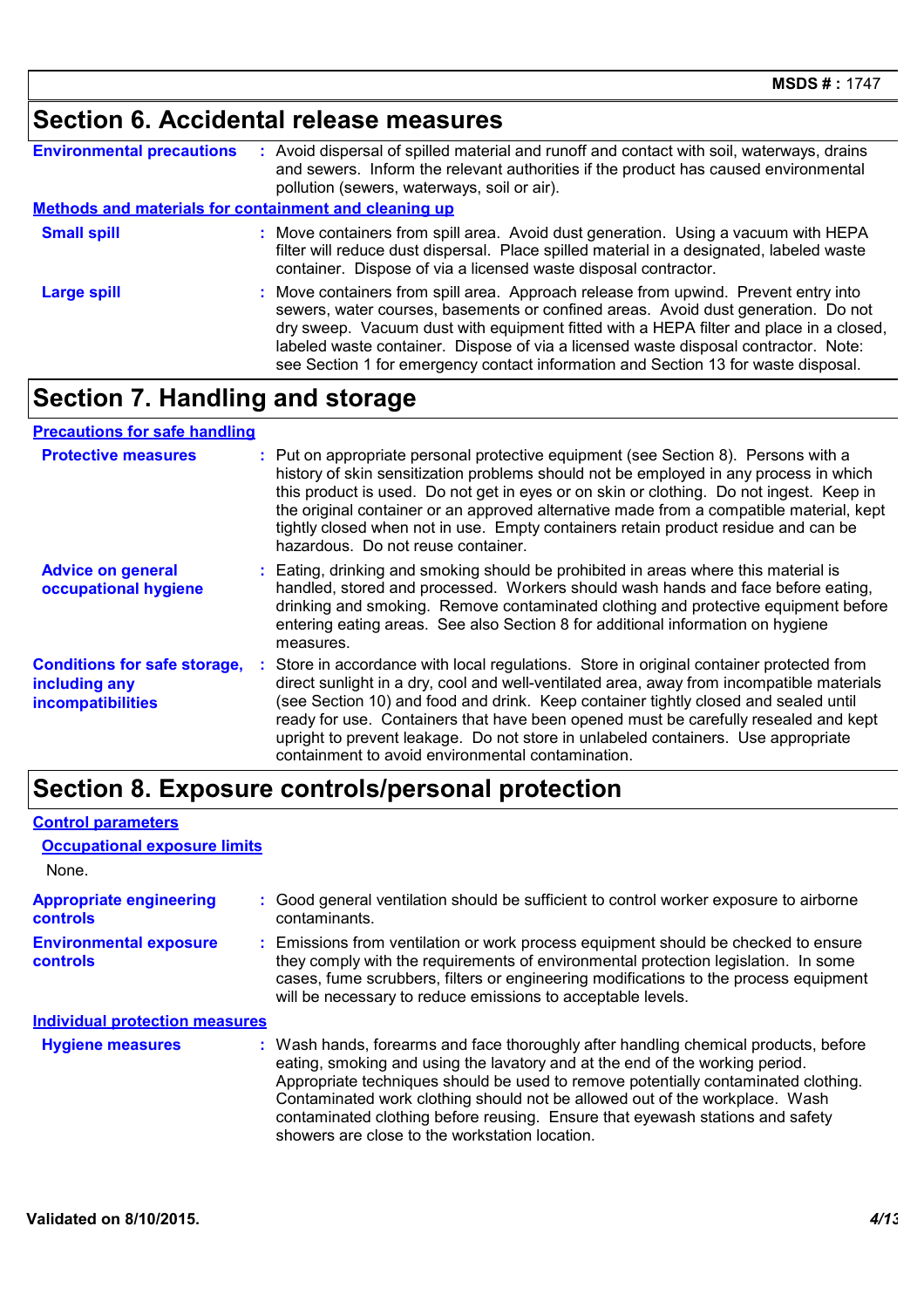# **Section 8. Exposure controls/personal protection**

| <b>Eye/face protection</b>    | : Safety eyewear complying with an approved standard should be used when a risk<br>assessment indicates this is necessary to avoid exposure to liquid splashes, mists,<br>gases or dusts. If contact is possible, the following protection should be worn, unless<br>the assessment indicates a higher degree of protection: chemical splash goggles.                                                                                                                                                                                                                                                                  |
|-------------------------------|------------------------------------------------------------------------------------------------------------------------------------------------------------------------------------------------------------------------------------------------------------------------------------------------------------------------------------------------------------------------------------------------------------------------------------------------------------------------------------------------------------------------------------------------------------------------------------------------------------------------|
| <b>Skin protection</b>        |                                                                                                                                                                                                                                                                                                                                                                                                                                                                                                                                                                                                                        |
| <b>Hand protection</b>        | : Chemical-resistant, impervious gloves complying with an approved standard should be<br>worn at all times when handling chemical products if a risk assessment indicates this is<br>necessary. Considering the parameters specified by the glove manufacturer, check<br>during use that the gloves are still retaining their protective properties. It should be<br>noted that the time to breakthrough for any glove material may be different for different<br>glove manufacturers. In the case of mixtures, consisting of several substances, the<br>protection time of the gloves cannot be accurately estimated. |
| <b>Body protection</b>        | : Personal protective equipment for the body should be selected based on the task being<br>performed and the risks involved and should be approved by a specialist before<br>handling this product.                                                                                                                                                                                                                                                                                                                                                                                                                    |
| <b>Other skin protection</b>  | : Appropriate footwear and any additional skin protection measures should be selected<br>based on the task being performed and the risks involved and should be approved by a<br>specialist before handling this product.                                                                                                                                                                                                                                                                                                                                                                                              |
| <b>Respiratory protection</b> | : Use a properly fitted, particulate filter respirator complying with an approved standard if<br>a risk assessment indicates this is necessary. Respirator selection must be based on<br>known or anticipated exposure levels, the hazards of the product and the safe working<br>limits of the selected respirator.                                                                                                                                                                                                                                                                                                   |

# **Section 9. Physical and chemical properties**

| <b>Appearance</b>                                 |                                                                                                                  |
|---------------------------------------------------|------------------------------------------------------------------------------------------------------------------|
| <b>Physical state</b>                             | : Solid. [grease]                                                                                                |
| <b>Color</b>                                      | Black.                                                                                                           |
| Odor                                              | Mild. Petroleum oil                                                                                              |
| <b>Odor threshold</b>                             | : Not available.                                                                                                 |
| pH                                                | : Not applicable.                                                                                                |
| <b>Melting point</b>                              | : Not available.                                                                                                 |
| <b>Boiling point</b>                              | Not available.                                                                                                   |
| <b>Flash point</b>                                | Not available.                                                                                                   |
| <b>Evaporation rate</b>                           | : Not available.                                                                                                 |
| <b>Flammability (solid, gas)</b>                  | Flammable in the presence of the following materials or conditions: open flames, sparks<br>and static discharge. |
| Lower and upper explosive<br>(flammable) limits   | : Not available.                                                                                                 |
| <b>Vapor pressure</b>                             | : Not available.                                                                                                 |
| <b>Vapor density</b>                              | : Not available.                                                                                                 |
| <b>Relative density</b>                           | $: 0.96$ g/cm <sup>3</sup>                                                                                       |
| <b>Solubility</b>                                 | Insoluble in the following materials: cold water.                                                                |
| <b>Partition coefficient: n-</b><br>octanol/water | : Not available.                                                                                                 |
| <b>Auto-ignition temperature</b>                  | : Not available.                                                                                                 |
| <b>Decomposition temperature</b>                  | : Not available.                                                                                                 |
| <b>Viscosity</b>                                  | Not available.                                                                                                   |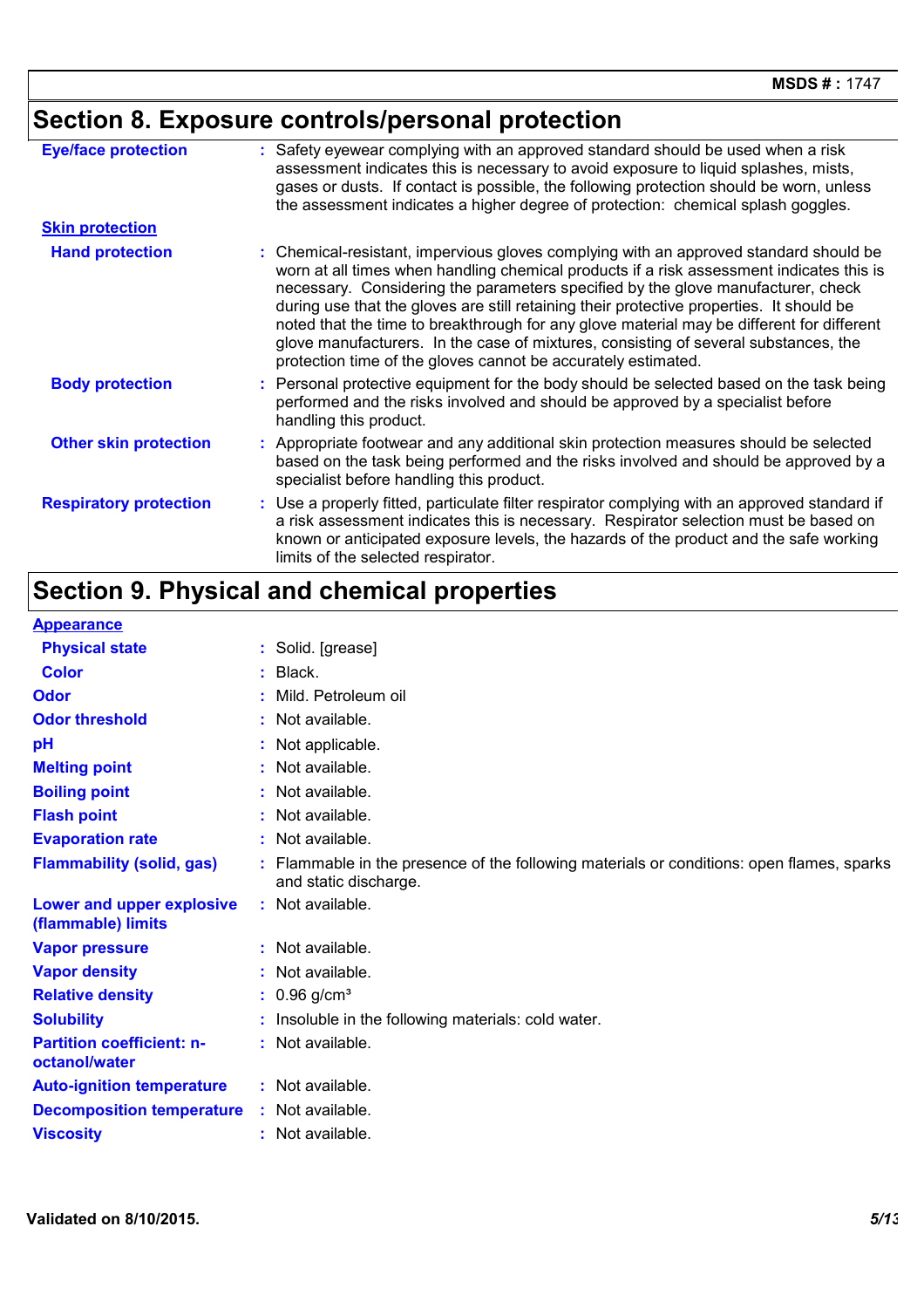## **Section 10. Stability and reactivity**

| <b>Reactivity</b>                            | : No specific test data related to reactivity available for this product or its ingredients.              |
|----------------------------------------------|-----------------------------------------------------------------------------------------------------------|
| <b>Chemical stability</b>                    | : The product is stable.                                                                                  |
| <b>Possibility of hazardous</b><br>reactions | : Under normal conditions of storage and use, hazardous reactions will not occur.                         |
| <b>Conditions to avoid</b>                   | : No specific data.                                                                                       |
| <b>Incompatible materials</b>                | : No specific data.                                                                                       |
| <b>Hazardous decomposition</b><br>products   | : Under normal conditions of storage and use, hazardous decomposition products should<br>not be produced. |

### **Section 11. Toxicological information**

### **Information on toxicological effects**

#### **Acute toxicity**

| <b>Product/ingredient name</b>                | <b>Result</b>                         | <b>Species</b>       | <b>Dose</b>                            | <b>Exposure</b>          |
|-----------------------------------------------|---------------------------------------|----------------------|----------------------------------------|--------------------------|
| Sulfonic acids, petroleum,<br>I calcium salts | LD50 Dermal                           | Rabbit               | $>5$ g/kg                              |                          |
| $N-1$ -naphthylaniline                        | LD50 Oral<br>LD50 Dermal<br>LD50 Oral | Rat<br>Rabbit<br>Rat | $>5$ g/kg<br>>5000 mg/kg<br>1625 mg/kg | $\overline{\phantom{a}}$ |

**Conclusion/Summary :** No known significant effects or critical hazards.

#### **Irritation/Corrosion**

| <b>Product/ingredient name</b> | <b>Result</b>                                       | <b>Species</b>   | <b>Score</b> | <b>Exposure</b>                         | <b>Observation</b>                                   |
|--------------------------------|-----------------------------------------------------|------------------|--------------|-----------------------------------------|------------------------------------------------------|
| N-1-naphthylaniline            | Skin - Mild irritant                                | Rabbit           |              | 1008 hours 5<br>Percent<br>Intermittent |                                                      |
|                                | <b>Skin - Mild irritant</b><br>Skin - Mild irritant | Rabbit<br>Rabbit |              | 50 Percent<br>l 4 hours 5<br>Percent    | $\overline{\phantom{a}}$<br>$\overline{\phantom{a}}$ |

#### **Conclusion/Summary**

| <b>Skin</b>                  | : No known significant effects or critical hazards.                                                                          |
|------------------------------|------------------------------------------------------------------------------------------------------------------------------|
| <b>Eyes</b>                  | : Causes eye irritation.                                                                                                     |
| <b>Respiratory</b>           | : No known significant effects or critical hazards.                                                                          |
| <b>Sensitization</b>         |                                                                                                                              |
| <b>Conclusion/Summary</b>    |                                                                                                                              |
| <b>Skin</b>                  | : May cause an allergic skin reaction.                                                                                       |
| <b>Respiratory</b>           | : Sensitization not suspected for humans.                                                                                    |
| <b>Mutagenicity</b>          |                                                                                                                              |
| <b>Conclusion/Summary</b>    | : There are no data available on the mixture itself. Mutagenicity not suspected for<br>humans.                               |
| <b>Carcinogenicity</b>       |                                                                                                                              |
| <b>Conclusion/Summary</b>    | : There are no data available on the mixture itself. Carcinogenicity not suspected for<br>humans.                            |
| <b>Reproductive toxicity</b> |                                                                                                                              |
| <b>Conclusion/Summary</b>    | : There are no data available on the mixture itself. Not considered to be dangerous to<br>humans, according to our database. |
| <b>Teratogenicity</b>        |                                                                                                                              |
| <b>Conclusion/Summary</b>    | : There are no data available on the mixture itself. Teratogenicity not suspected for<br>humans.                             |
|                              |                                                                                                                              |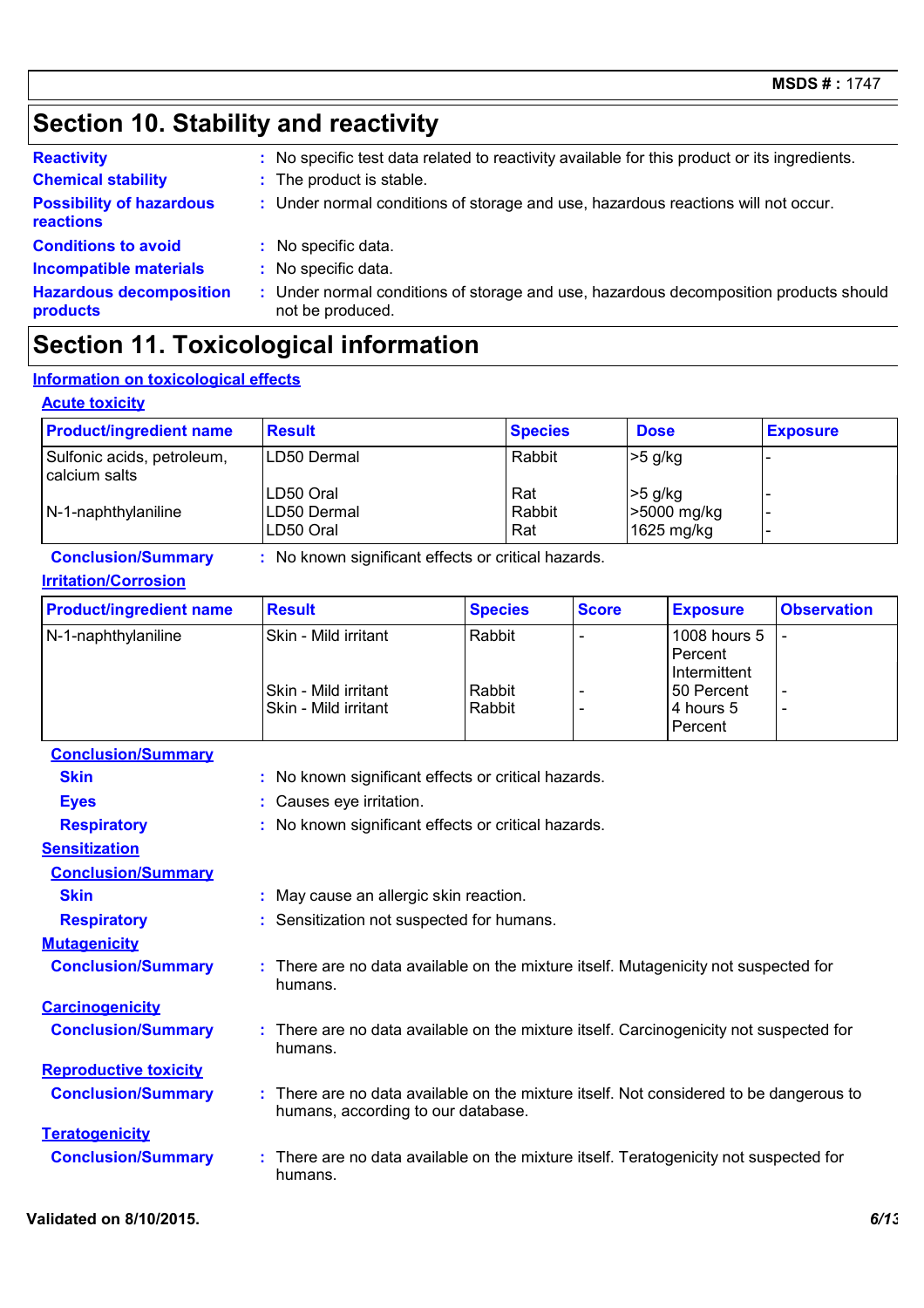### **Section 11. Toxicological information**

### **Specific target organ toxicity (single exposure)**

Not available.

### **Specific target organ toxicity (repeated exposure)**

| <b>Name</b>                                            |                                                                                            | <b>Category</b> | <b>Route of</b><br>exposure | <b>Target organs</b> |  |  |
|--------------------------------------------------------|--------------------------------------------------------------------------------------------|-----------------|-----------------------------|----------------------|--|--|
| N-1-naphthylaniline                                    | Category 2                                                                                 | Not determined  | Not determined              |                      |  |  |
| <b>Aspiration hazard</b>                               |                                                                                            |                 |                             |                      |  |  |
| Not available.                                         |                                                                                            |                 |                             |                      |  |  |
| <b>Information on the likely</b><br>routes of exposure | : Routes of entry anticipated: Oral, Dermal.                                               |                 |                             |                      |  |  |
| <b>Potential acute health effects</b>                  |                                                                                            |                 |                             |                      |  |  |
| <b>Eye contact</b>                                     | : Causes serious eye irritation.                                                           |                 |                             |                      |  |  |
| <b>Inhalation</b>                                      | : No known significant effects or critical hazards.                                        |                 |                             |                      |  |  |
| <b>Skin contact</b>                                    | May cause an allergic skin reaction.                                                       |                 |                             |                      |  |  |
| <b>Ingestion</b>                                       | No known significant effects or critical hazards.                                          |                 |                             |                      |  |  |
|                                                        | Symptoms related to the physical, chemical and toxicological characteristics               |                 |                             |                      |  |  |
| <b>Eye contact</b>                                     | : Adverse symptoms may include the following:<br>pain or irritation<br>watering<br>redness |                 |                             |                      |  |  |
| <b>Inhalation</b>                                      | : No specific data.                                                                        |                 |                             |                      |  |  |
| <b>Skin contact</b>                                    | : Adverse symptoms may include the following:<br>irritation<br>redness                     |                 |                             |                      |  |  |
| <b>Ingestion</b>                                       | : No specific data.                                                                        |                 |                             |                      |  |  |
|                                                        |                                                                                            |                 |                             |                      |  |  |
| <b>Short term exposure</b>                             | Delayed and immediate effects and also chronic effects from short and long term exposure   |                 |                             |                      |  |  |
| <b>Potential immediate</b><br>effects                  | : Not available.                                                                           |                 |                             |                      |  |  |

| <b>effects</b>                               |                                                                                                          |
|----------------------------------------------|----------------------------------------------------------------------------------------------------------|
| <b>Potential delayed effects</b>             | $:$ Not available.                                                                                       |
| <b>Long term exposure</b>                    |                                                                                                          |
| <b>Potential immediate</b><br><b>effects</b> | $:$ Not available.                                                                                       |
| <b>Potential delayed effects</b>             | $:$ Not available.                                                                                       |
| <b>Potential chronic health effects</b>      |                                                                                                          |
| <b>Conclusion/Summary</b>                    | : No known significant effects or critical hazards.                                                      |
| <b>General</b>                               | : Once sensitized, a severe allergic reaction may occur when subsequently exposed to<br>very low levels. |
| <b>Carcinogenicity</b>                       | : No known significant effects or critical hazards.                                                      |
| <b>Mutagenicity</b>                          | : No known significant effects or critical hazards.                                                      |
| <b>Teratogenicity</b>                        | : No known significant effects or critical hazards.                                                      |
| <b>Developmental effects</b>                 | : No known significant effects or critical hazards.                                                      |
| <b>Fertility effects</b>                     | : No known significant effects or critical hazards.                                                      |

#### **Validated on 8/10/2015.** *7/13*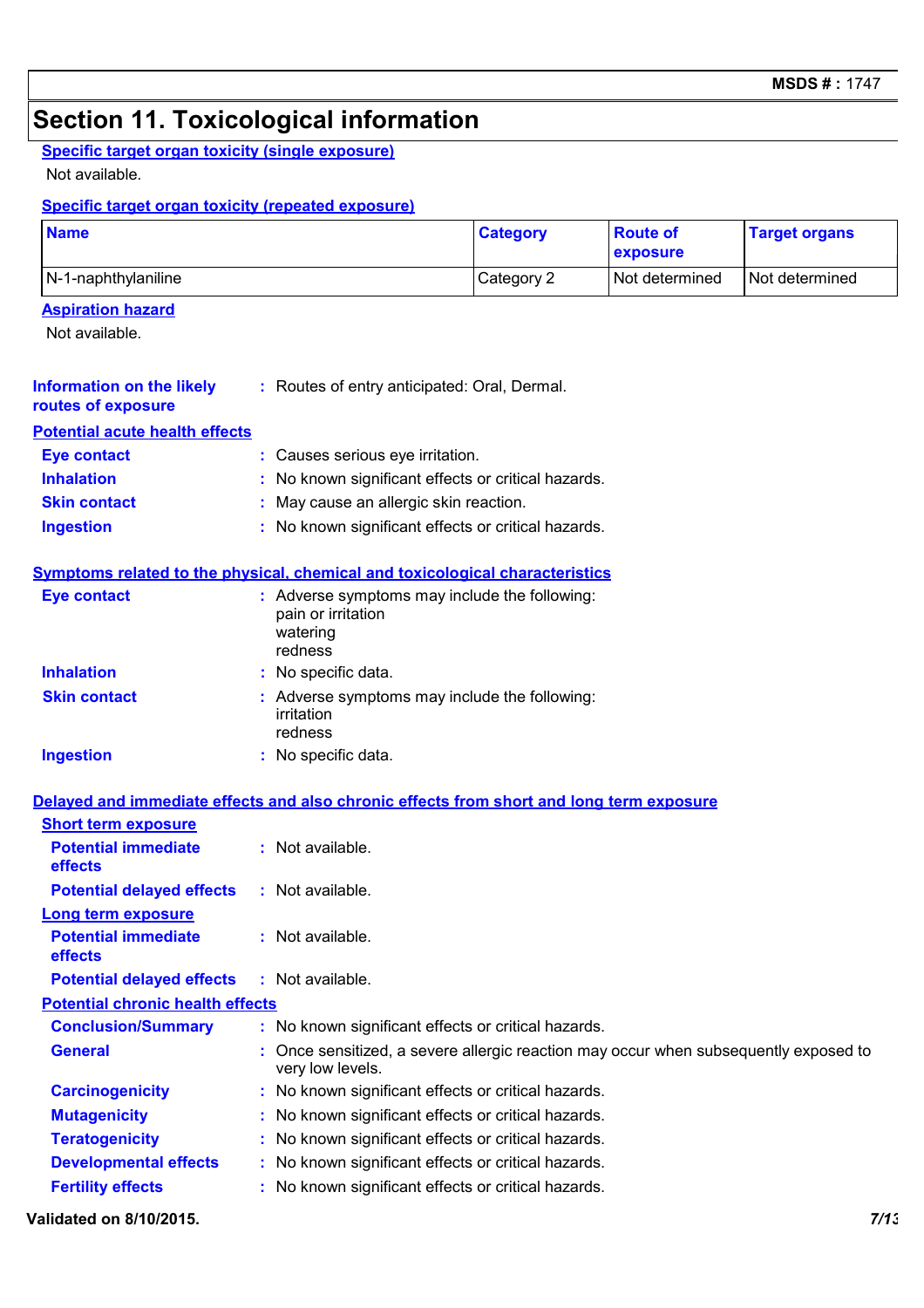### **Section 11. Toxicological information**

#### **Numerical measures of toxicity**

#### **Acute toxicity estimates**

| <b>Route</b> | <b>ATE value</b> |
|--------------|------------------|
| Oral         | 25000 mg/kg      |

### **Section 12. Ecological information**

#### **Toxicity**

**Conclusion/Summary :** There are no data available on the mixture itself.

#### **Persistence and degradability**

**Conclusion/Summary :** This product has not been tested for biodegradation. Not expected to be rapidly degradable.

| <b>Product/ingredient name</b> | <b>Aquatic half-life</b> | <b>Photolysis</b> | Biodegradability |
|--------------------------------|--------------------------|-------------------|------------------|
| <b>TACKY MILL GREASE</b>       | $\overline{\phantom{a}}$ |                   | Not readily      |

#### **Bioaccumulative potential**

| <b>Product/ingredient name</b> | $LogPow$ | <b>BCF</b> | <b>Potential</b> |
|--------------------------------|----------|------------|------------------|
| $N-1$ -naphthylaniline         | 4.28     | 1424       | high             |
| <b>Mobility in soil</b>        |          |            |                  |

| <b>Soil/water partition</b><br><b>coefficient (Koc)</b> | : Not available.                                    |
|---------------------------------------------------------|-----------------------------------------------------|
| <b>Other adverse effects</b>                            | : No known significant effects or critical hazards. |
|                                                         |                                                     |

### **Section 13. Disposal considerations**

The generation of waste should be avoided or minimized wherever possible. Disposal of this product, solutions and any by-products should at all times comply with the requirements of environmental protection and waste disposal legislation and any regional local authority requirements. Dispose of surplus and non-recyclable products via a licensed waste disposal contractor. Waste should not be disposed of untreated to the sewer unless fully compliant with the requirements of all authorities with jurisdiction. Waste packaging should be recycled. Incineration or landfill should only be considered when recycling is not feasible. This material and its container must be disposed of in a safe way. Care should be taken when handling emptied containers that have not been cleaned or rinsed out. Empty containers or liners may retain some product residues. Avoid dispersal of spilled material and runoff and contact with soil, waterways, drains and sewers. **Disposal methods :**

### **Section 14. Transport information**

| <b>UN number</b><br>Not regulated.<br>Not regulated.<br>Not regulated.<br>Not regulated.<br><b>UN3077</b><br>Not regulated.<br><b>ENVIRONMENTALLY</b><br><b>HAZARDOUS</b><br>SUBSTANCE,<br>SOLID, N.O.S.<br>(calcium<br>dodecylbenzenesulphonate) | <b>DOT</b><br><b>Classification</b> | <b>TDG</b><br><b>Classification</b> | <b>Mexico</b><br><b>Classification</b> | <b>ADR/RID</b> | <b>IMDG</b> | <b>IATA</b> |
|---------------------------------------------------------------------------------------------------------------------------------------------------------------------------------------------------------------------------------------------------|-------------------------------------|-------------------------------------|----------------------------------------|----------------|-------------|-------------|
| <b>UN proper</b><br>shipping name                                                                                                                                                                                                                 |                                     |                                     |                                        |                |             |             |
|                                                                                                                                                                                                                                                   |                                     |                                     |                                        |                |             |             |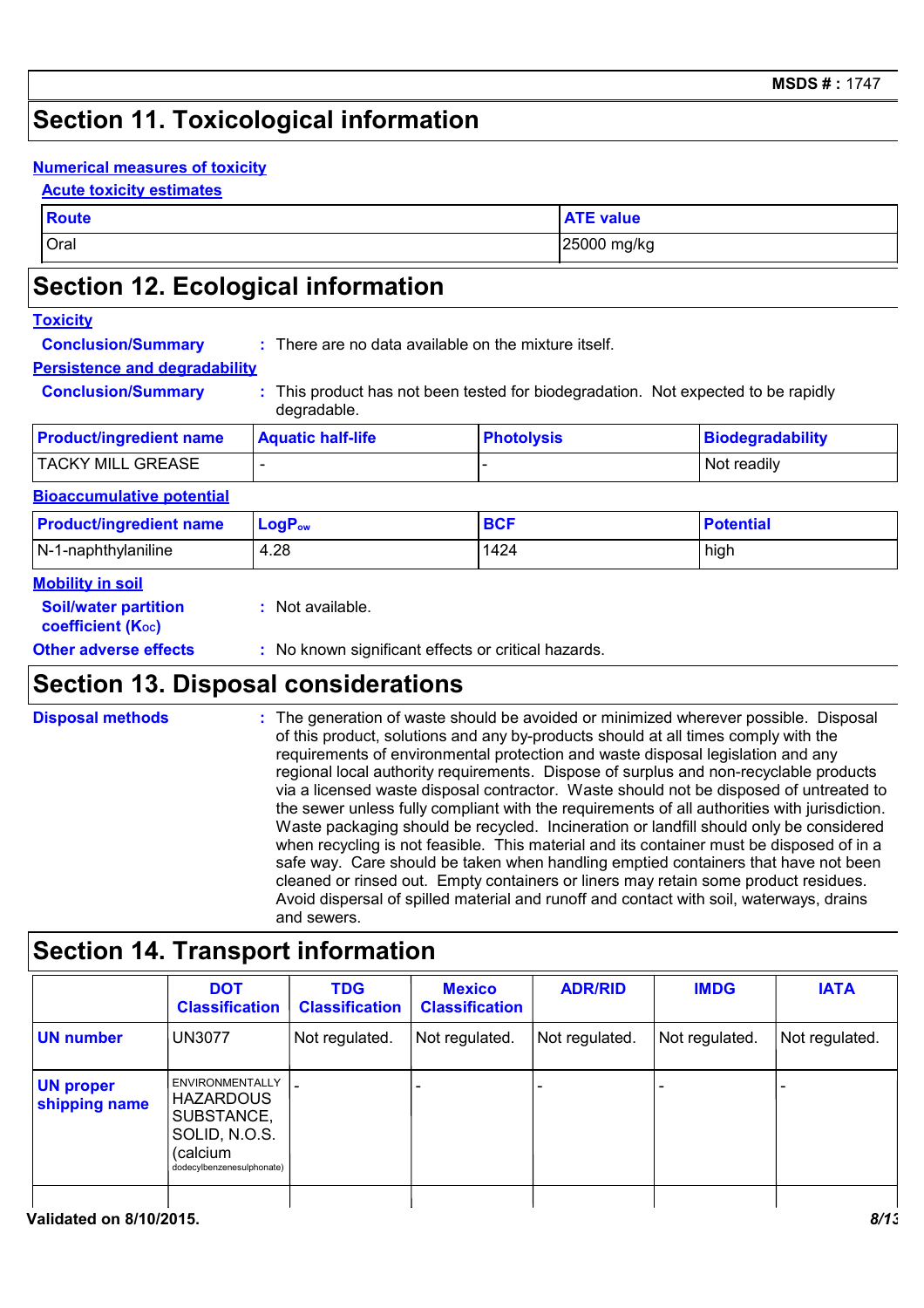## **Section 14. Transport information**

| <b>Transport</b><br>hazard class(es) | $\boldsymbol{9}$<br>Alh,                                                                                                                                                                                                                                                                                                                                                                                                                                                                                                               |     |     |     |     |     |
|--------------------------------------|----------------------------------------------------------------------------------------------------------------------------------------------------------------------------------------------------------------------------------------------------------------------------------------------------------------------------------------------------------------------------------------------------------------------------------------------------------------------------------------------------------------------------------------|-----|-----|-----|-----|-----|
| <b>Packing group</b>                 | $\mathbf{III}$                                                                                                                                                                                                                                                                                                                                                                                                                                                                                                                         |     |     |     |     |     |
| <b>Environmental</b><br>hazards      | No.                                                                                                                                                                                                                                                                                                                                                                                                                                                                                                                                    | No. | No. | No. | No. | No. |
| <b>Additional</b><br>information     | <b>Reportable</b><br>quantity<br>50000 lbs /<br>22700 kg<br>The<br>classification of<br>the product is<br>due solely to<br>the presence<br>of one or more<br>US DOT-listed<br>'Hazardous<br>substances'<br>that are<br>subject to<br>reportable<br>quantity<br>requirements<br>and only<br>applies to<br>shipments of<br>packages<br>greater than, or<br>equal to, the<br>product<br>reportable<br>quantity.<br>Package sizes<br>less than the<br>product<br>reportable<br>quantity are<br>not regulated<br>as hazardous<br>materials. |     |     |     |     |     |

**Transport in bulk according to Annex II of MARPOL 73/78 and the IBC Code :** Not available.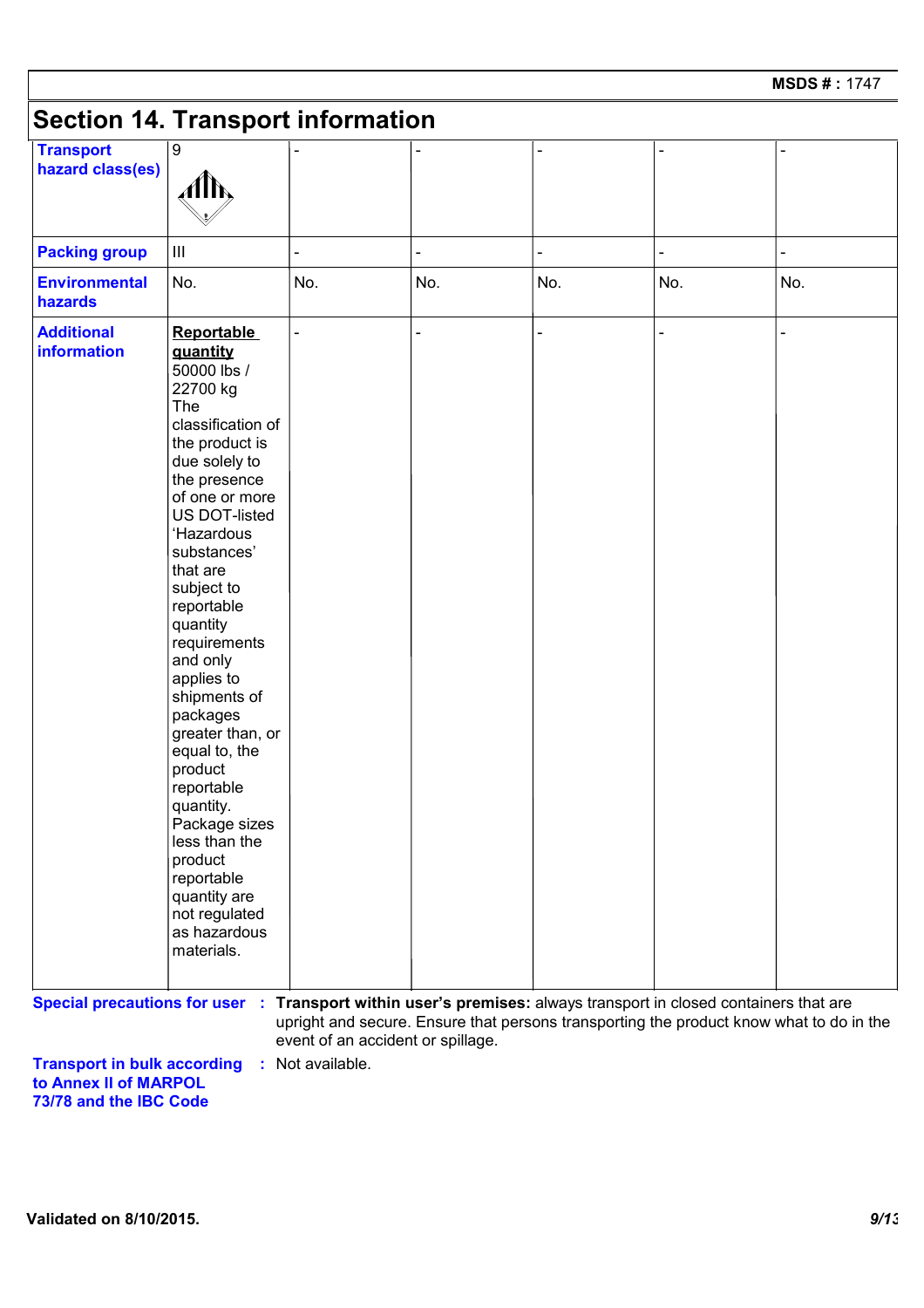### **Section 15. Regulatory information**

| <b>U.S. Federal regulations</b>                                                   |  | $: TSCA 8(a) PAIR: N-1-naphth$ ylaniline                                  |                       |                                                |                 |                                                 |                                                 |  |  |
|-----------------------------------------------------------------------------------|--|---------------------------------------------------------------------------|-----------------------|------------------------------------------------|-----------------|-------------------------------------------------|-------------------------------------------------|--|--|
|                                                                                   |  | TSCA 8(a) CDR Exempt/Partial exemption: Not determined                    |                       |                                                |                 |                                                 |                                                 |  |  |
|                                                                                   |  | United States inventory (TSCA 8b): All components are listed or exempted. |                       |                                                |                 |                                                 |                                                 |  |  |
|                                                                                   |  | Clean Water Act (CWA) 311: calcium dodecylbenzenesulphonate               |                       |                                                |                 |                                                 |                                                 |  |  |
|                                                                                   |  |                                                                           |                       |                                                |                 |                                                 |                                                 |  |  |
| <b>Clean Air Act Section 112</b><br>(b) Hazardous Air<br><b>Pollutants (HAPs)</b> |  | : Not listed                                                              |                       |                                                |                 |                                                 |                                                 |  |  |
| <b>Clean Air Act Section 602</b><br><b>Class I Substances</b>                     |  | : Not listed                                                              |                       |                                                |                 |                                                 |                                                 |  |  |
| <b>Clean Air Act Section 602</b><br><b>Class II Substances</b>                    |  | : Not listed                                                              |                       |                                                |                 |                                                 |                                                 |  |  |
| <b>DEA List I Chemicals</b><br>(Precursor Chemicals)                              |  | : Not listed                                                              |                       |                                                |                 |                                                 |                                                 |  |  |
| <b>DEA List II Chemicals</b><br><b>(Essential Chemicals)</b>                      |  | : Not listed                                                              |                       |                                                |                 |                                                 |                                                 |  |  |
| <b>SARA 302/304</b>                                                               |  |                                                                           |                       |                                                |                 |                                                 |                                                 |  |  |
| <b>Composition/information on ingredients</b>                                     |  |                                                                           |                       |                                                |                 |                                                 |                                                 |  |  |
| No products were found.                                                           |  |                                                                           |                       |                                                |                 |                                                 |                                                 |  |  |
| <b>SARA 304 RQ</b>                                                                |  | : Not applicable.                                                         |                       |                                                |                 |                                                 |                                                 |  |  |
| <b>SARA 311/312</b>                                                               |  |                                                                           |                       |                                                |                 |                                                 |                                                 |  |  |
| <b>Classification</b>                                                             |  | : Immediate (acute) health hazard                                         |                       |                                                |                 |                                                 |                                                 |  |  |
| <b>Composition/information on ingredients</b>                                     |  |                                                                           |                       |                                                |                 |                                                 |                                                 |  |  |
| <b>Name</b>                                                                       |  | %                                                                         | <b>Fire</b><br>hazard | <b>Sudden</b><br>release of<br><b>pressure</b> | <b>Reactive</b> | <b>Immediate</b><br>(acute)<br>health<br>hazard | <b>Delayed</b><br>(chronic)<br>health<br>hazard |  |  |

|           |      |     |     | hazard | hazard |
|-----------|------|-----|-----|--------|--------|
| $7 - 13$  | No.  | No. | No. | Yes.   | No.    |
|           |      |     |     |        |        |
| $1-5$     | No.  | No. | No. | Yes.   | No.    |
| $1 - 5$   | No.  | No. | No. | Yes.   | No.    |
| $0.1 - 1$ | INo. | No. | No. | Yes.   | Yes.   |
|           |      |     |     |        |        |

#### **SARA 313**

|                                           | <b>Product name</b>   | <b>CAS number</b> | $\frac{9}{6}$ |
|-------------------------------------------|-----------------------|-------------------|---------------|
| <b>Form R - Reporting</b><br>requirements | l No listed substance |                   |               |
| <b>Supplier notification</b>              | No listed substance   |                   |               |

SARA 313 notifications must not be detached from the SDS and any copying and redistribution of the SDS shall include copying and redistribution of the notice attached to copies of the SDS subsequently redistributed.

#### **State regulations**

- **Connecticut Carcinogen Reporting <b>Example 2 :** None of the components are listed.
- 
- 
- 
- **Connecticut Hazardous Material Survey :** None of the components are listed.
- **Florida substances :** None of the components are listed.
- **Illinois Chemical Safety Act :** None of the components are listed.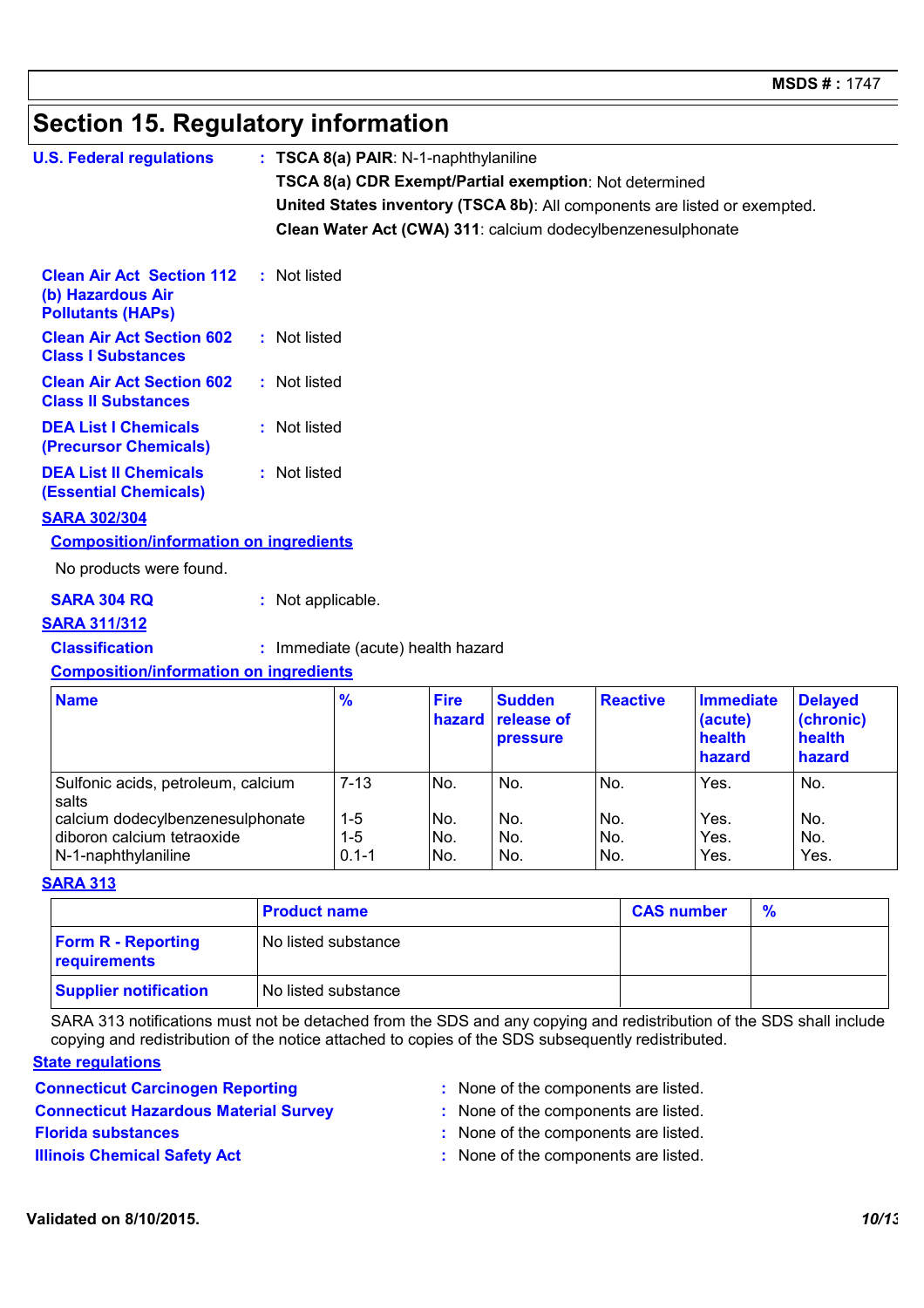## **Section 15. Regulatory information**

| <b>Illinois Toxic Substances Disclosure to Employee</b><br><b>Act</b> | : None of the components are listed.                                                                                        |
|-----------------------------------------------------------------------|-----------------------------------------------------------------------------------------------------------------------------|
| <b>Louisiana Reporting</b>                                            | : None of the components are listed.                                                                                        |
| <b>Louisiana Spill</b>                                                | : None of the components are listed.                                                                                        |
| <b>Massachusetts Spill</b>                                            | : None of the components are listed.                                                                                        |
| <b>Massachusetts Substances</b>                                       | : The following components are listed: CALCIUM<br>DODECYLBENZENE SULFONATE                                                  |
| <b>Michigan Critical Material</b>                                     | : None of the components are listed.                                                                                        |
| <b>Minnesota Hazardous Substances</b>                                 | : None of the components are listed.                                                                                        |
| <b>New Jersey Spill</b>                                               | : None of the components are listed.                                                                                        |
| <b>New Jersey Toxic Catastrophe Prevention Act</b>                    | : None of the components are listed.                                                                                        |
| <b>New Jersey Hazardous Substances</b>                                | : The following components are listed: CALCIUM<br>DODECYLBENZENE SULFONATE; BENZENESULFONIC<br>ACID, DODECYL-, CALCIUM SALT |
| <b>New York Acutely Hazardous Substances</b>                          | : The following components are listed: Calcium<br>dodecylbenzene sulfonate                                                  |
| <b>New York Toxic Chemical Release Reporting</b>                      | : None of the components are listed.                                                                                        |
| <b>Pennsylvania RTK Hazardous Substances</b>                          | : The following components are listed:<br>BENZENESULFONIC ACID, DODECYL-, CALCIUM SALT                                      |
| <b>Rhode Island Hazardous Substances</b>                              | : None of the components are listed.                                                                                        |
|                                                                       |                                                                                                                             |

#### **California Prop. 65**

**WARNING:** This product contains a chemical known to the State of California to cause cancer.

| Ingredient name              | <b>Cancer</b> | Reproductive | No significant risk<br>level | <b>Maximum</b><br>acceptable dosage<br>level |
|------------------------------|---------------|--------------|------------------------------|----------------------------------------------|
| carbon black, non respirable | Yes.          | No.          | No.                          | No.                                          |

#### **International regulations**

**Chemical Weapon Convention List Schedules I, II & III Chemicals** Not listed.

#### **Montreal Protocol (Annexes A, B, C, E)**

Not listed.

#### **International lists**

| <b>National inventory</b> |                                                                                                                               |
|---------------------------|-------------------------------------------------------------------------------------------------------------------------------|
| <b>Australia</b>          | : All components are listed or exempted.                                                                                      |
| <b>China</b>              | : All components are listed or exempted.                                                                                      |
| <b>Europe</b>             | : All components are listed or exempted.                                                                                      |
| <b>Japan</b>              | : Not determined.                                                                                                             |
| <b>Malaysia</b>           | : Not determined.                                                                                                             |
| <b>New Zealand</b>        | : All components are listed or exempted.                                                                                      |
| <b>Philippines</b>        | : Not determined.                                                                                                             |
| <b>Republic of Korea</b>  | : All components are listed or exempted.                                                                                      |
| <b>Taiwan</b>             | : All components are listed or exempted.                                                                                      |
| Canada                    |                                                                                                                               |
| <b>WHMIS (Canada)</b>     | : Class D-2A: Material causing other toxic effects (Very toxic).<br>Class D-2B: Material causing other toxic effects (Toxic). |

#### **Canadian lists**

**Validated on 8/10/2015.** *11/13*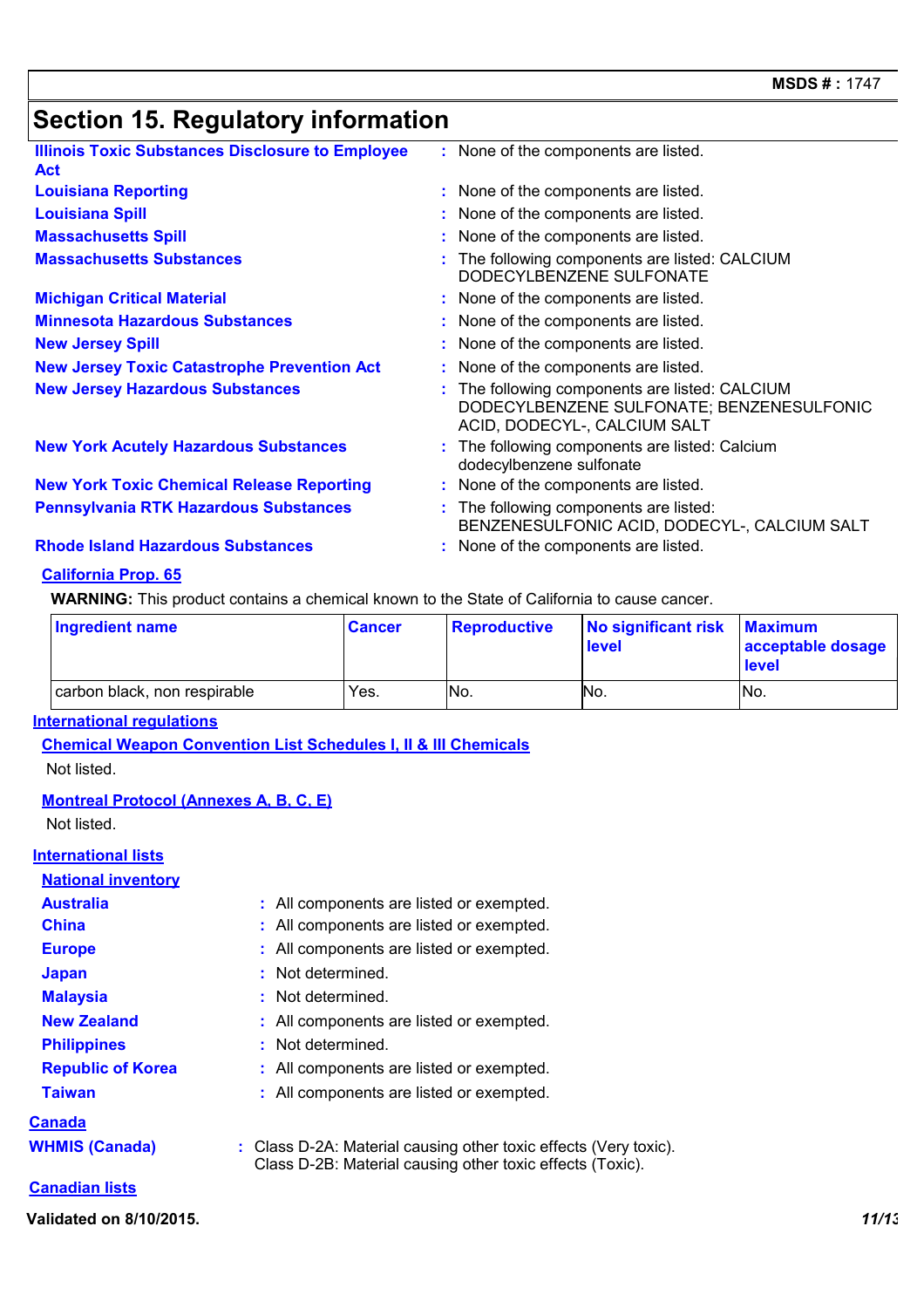### **Section 15. Regulatory information**

**Canadian NPRI :**

: None of the components are listed.

**CEPA Toxic substances :** None of the components are listed.

**Canada inventory; DSL/**

**NDSL**

**:** All components are listed or exempted.

**This product has been classified in accordance with the hazard criteria of the Controlled Products Regulations and the MSDS contains all the information required by the Controlled Products Regulations.**

### **Section 16. Other information**

**Hazardous Material Information System (U.S.A.)**



**Caution: HMIS® ratings are based on a 0-4 rating scale, with 0 representing minimal hazards or risks, and 4 representing significant hazards or risks Although HMIS® ratings are not required on SDSs under 29 CFR 1910. 1200, the preparer may choose to provide them. HMIS® ratings are to be used with a fully implemented HMIS® program. HMIS® is a registered mark of the National Paint & Coatings Association (NPCA). HMIS® materials may be purchased exclusively from J. J. Keller (800) 327-6868.**

**The customer is responsible for determining the PPE code for this material.**

**National Fire Protection Association (U.S.A.)**



**Reprinted with permission from NFPA 704-2001, Identification of the Hazards of Materials for Emergency Response Copyright ©1997, National Fire Protection Association, Quincy, MA 02269. This reprinted material is not the complete and official position of the National Fire Protection Association, on the referenced subject which is represented only by the standard in its entirety.**

**Copyright ©2001, National Fire Protection Association, Quincy, MA 02269. This warning system is intended to be interpreted and applied only by properly trained individuals to identify fire, health and reactivity hazards of chemicals. The user is referred to certain limited number of chemicals with recommended classifications in NFPA 49 and NFPA 325, which would be used as a guideline only. Whether the chemicals are classified by NFPA or not, anyone using the 704 systems to classify chemicals does so at their own risk.**

| <b>History</b>                    |                                                                                                                                                                                                                                                                                                                                                                                                                                                                                                                                                       |
|-----------------------------------|-------------------------------------------------------------------------------------------------------------------------------------------------------------------------------------------------------------------------------------------------------------------------------------------------------------------------------------------------------------------------------------------------------------------------------------------------------------------------------------------------------------------------------------------------------|
| Date of issue/Date of<br>revision | : 8/10/2015                                                                                                                                                                                                                                                                                                                                                                                                                                                                                                                                           |
| Date of previous issue            | : 7/13/2015                                                                                                                                                                                                                                                                                                                                                                                                                                                                                                                                           |
| <b>Version</b>                    | : 1.01                                                                                                                                                                                                                                                                                                                                                                                                                                                                                                                                                |
|                                   | Regulatory Department, Chemtool Inc.                                                                                                                                                                                                                                                                                                                                                                                                                                                                                                                  |
| <b>Key to abbreviations</b>       | $\therefore$ ATE = Acute Toxicity Estimate<br><b>BCF</b> = Bioconcentration Factor<br>GHS = Globally Harmonized System of Classification and Labelling of Chemicals<br>IATA = International Air Transport Association<br>IBC = Intermediate Bulk Container<br><b>IMDG = International Maritime Dangerous Goods</b><br>LogPow = logarithm of the octanol/water partition coefficient<br>MARPOL 73/78 = International Convention for the Prevention of Pollution From Ships,<br>1973 as modified by the Protocol of 1978. ("Marpol" = marine pollution) |